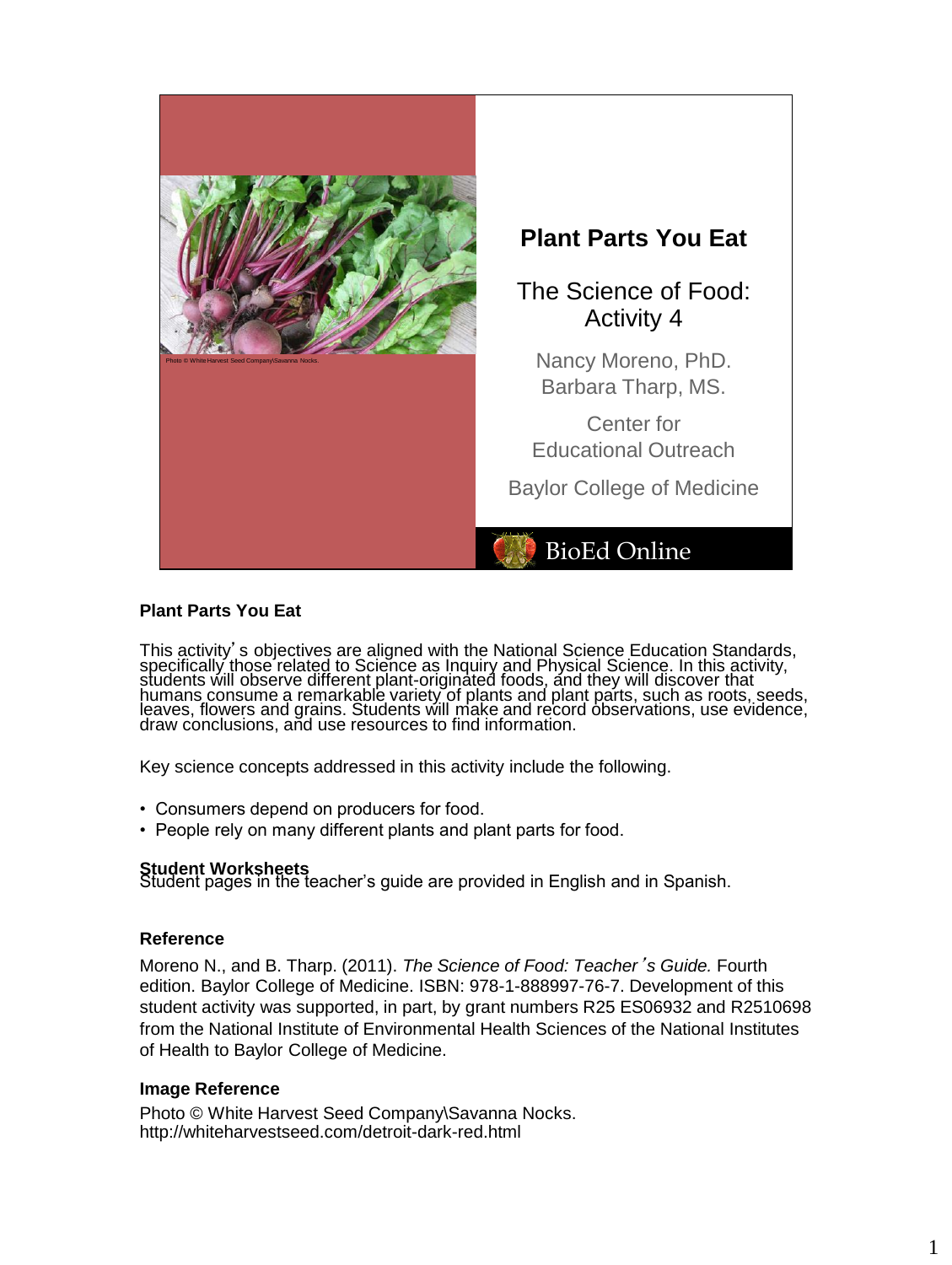# **Key Words**

food, eat, eating, nutrients, beets, roots, stems, leaves, leaf, flower, plants, light, water, air, soil, photosynthesis, sunlight,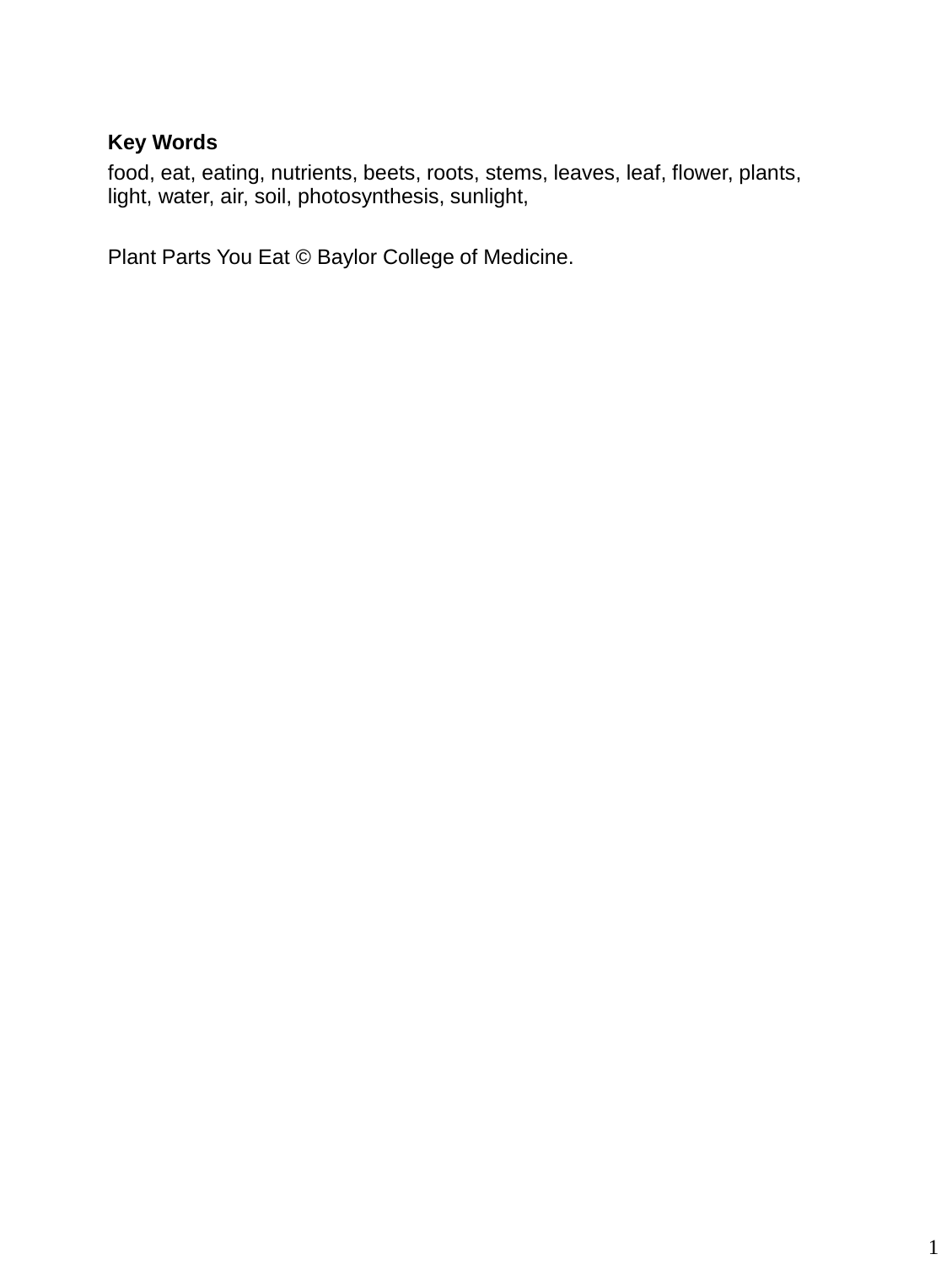

### **Materials**

Have students work in groups of 2-4 to conduct the activity. Each group will need the following.

# **Per Group of Students**

- Crayon or marker
- Plastic, serrated knife
- Piece of whole fruit, vegetable or grain (see Set-up)
- Sheet of white construction or drawing paper, 9 in. x 12 in.

### **Setup**

• Bring enough different fruits, vegetables and grains to provide a different sample to each group of 2–4 students. Try to include at least one representative from each of the categories listed below. Fresh, whole examples are best.

• Roots: examples include carrot, beet, radish, or sweet potato

• Leaves: lettuce, spinach, or scallions (Students can observe that the fleshy bulb of the scallion or green onion is made up of overlapping leaf bottoms.)

• Stems: asparagus (potato is a confusing example, except to discuss with students afterwards) or celery stalks (leaf stem)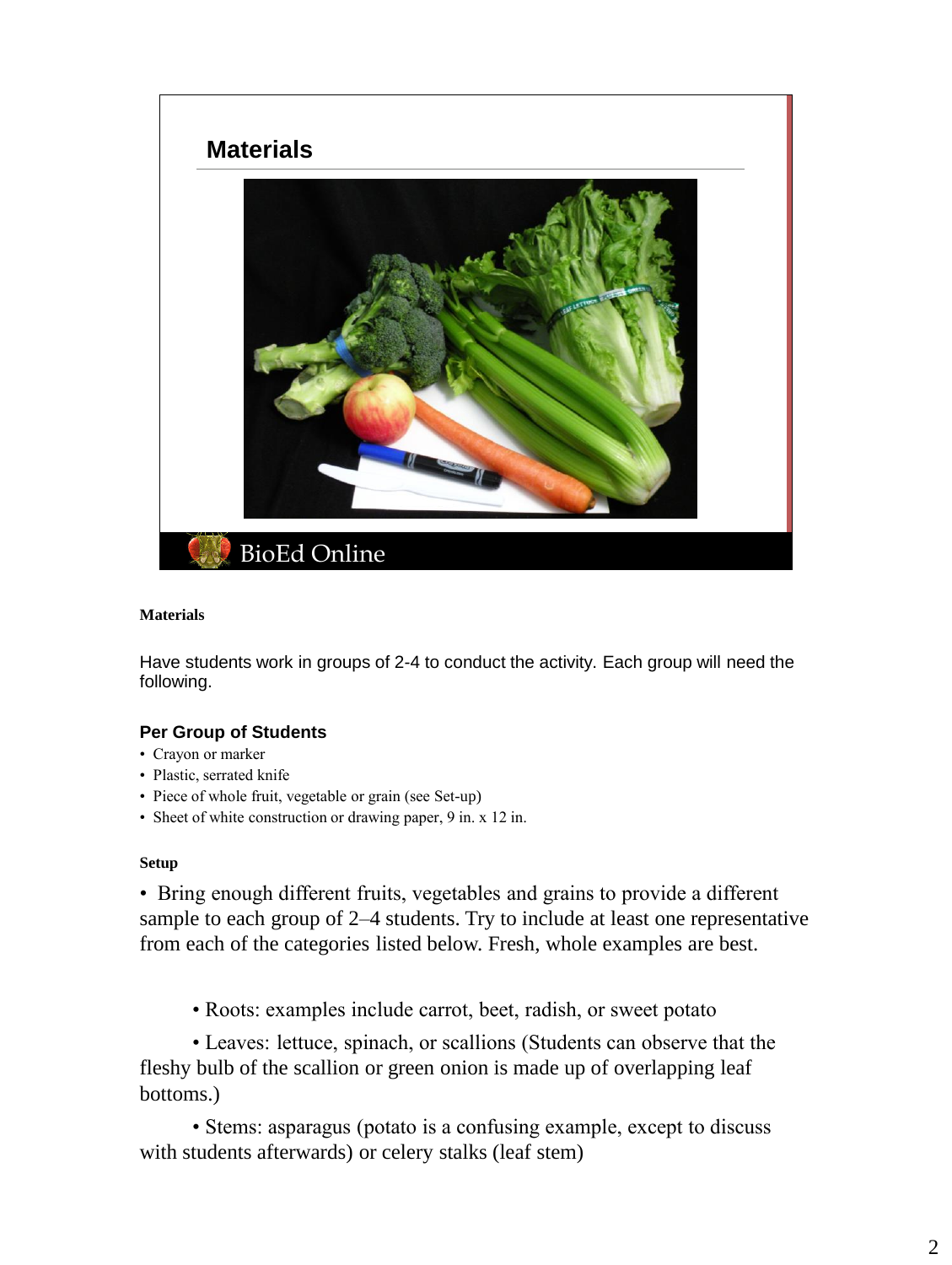• Flowers: broccoli, cauliflower, or artichoke

• Fruits: apple, orange, peach, tomato, or zucchini (example should have observable seeds)

• Seeds: dried beans, peas, or lentils

• Whole grains: popcorn or wheat berries (white rice has most of the grain removed).

• Soak examples of grains and dried seeds overnight before bringing to class, so that they will be soft enough for students to split open.

### **Reference**

Moreno N., and B. Tharp. (2011). *The Science of Food: Teacher*'*s Guide.* Fourth edition. Baylor College of Medicine. ISBN: 978-1-888997-76-7. Development of this student activity was supported, in part, by grant numbers R25 ES06932 and R2510698 from the National Institute of Environmental Health Sciences of the National Institutes of Health to Baylor College of Medicine.

### **Image Reference**

Photo by Christopher Burnett © Baylor College of Medicine.

### **Key Words**

materials list, materials needed,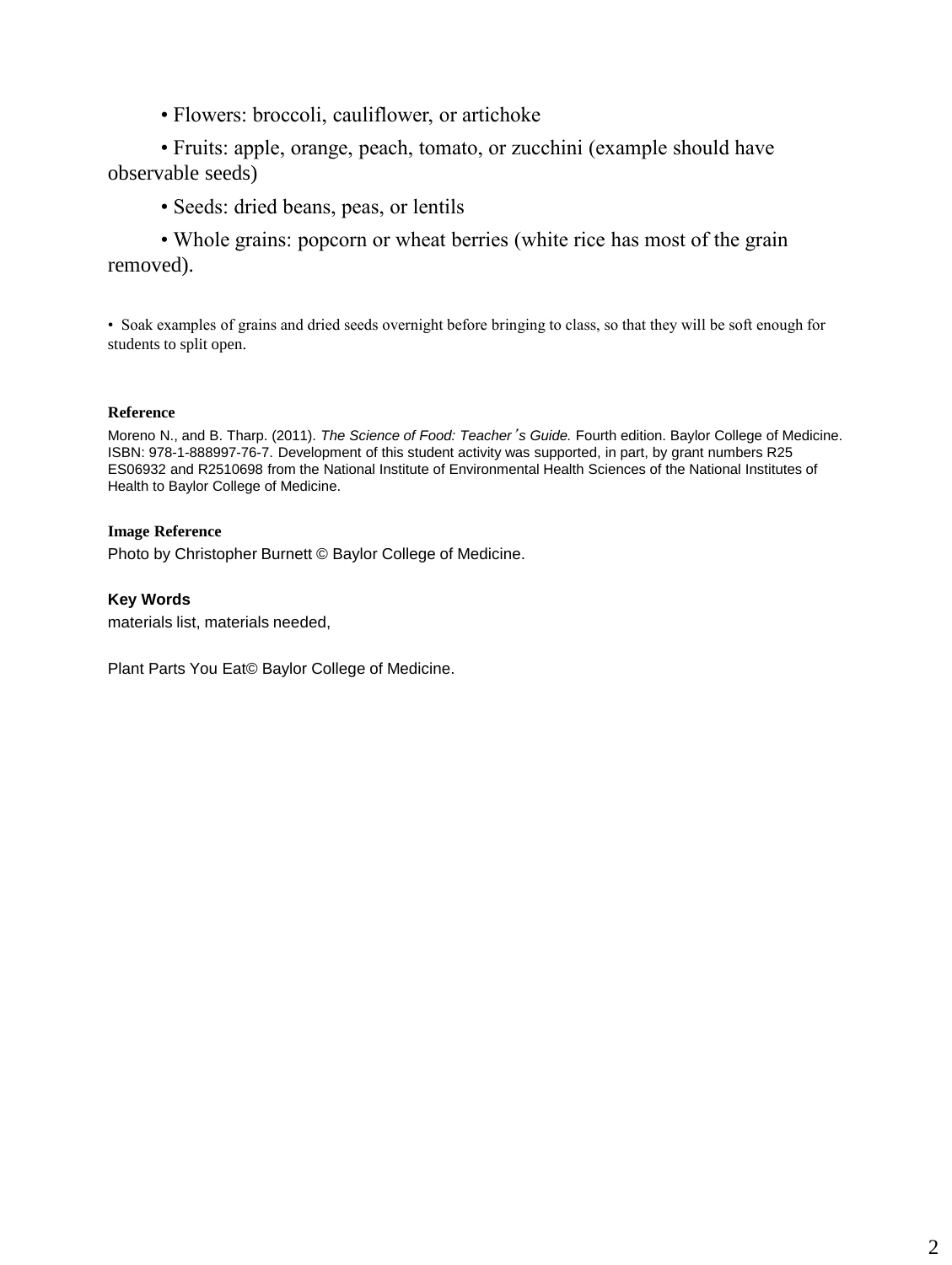

### **Science Safety Considerations**

Students always must think about safety when conducting science investigations. This slide may be used to review safety with your class prior to beginning the activity.

# *Safety first!*

•Always school district and school science laboratory safety guidelines.

•Have a clear understanding of the investigation in advance.

•Practice any investigation with which you are not familiar before conducting it with the class.

•Make sure appropriate safety equipment, such as safety goggles, is available.

•Continually monitor the area where the investigation is being conducted.

**Safety Note.** Caution students to be careful when using the plastic knife.

### **References**

1.Dean R., M. Dean, and L. Motz. (2003). *Safety in the Elementary Science Classroom*. National Science Teachers Association. Subcream N., and B. Tharp, (2011). The Science of Food Teacher's Guide. Fourth<br>edition. Baylor College of Medicine. ISBN: 978-1-888997-76-7. Development of this<br>student activity was supported, in part, by grant numbers R25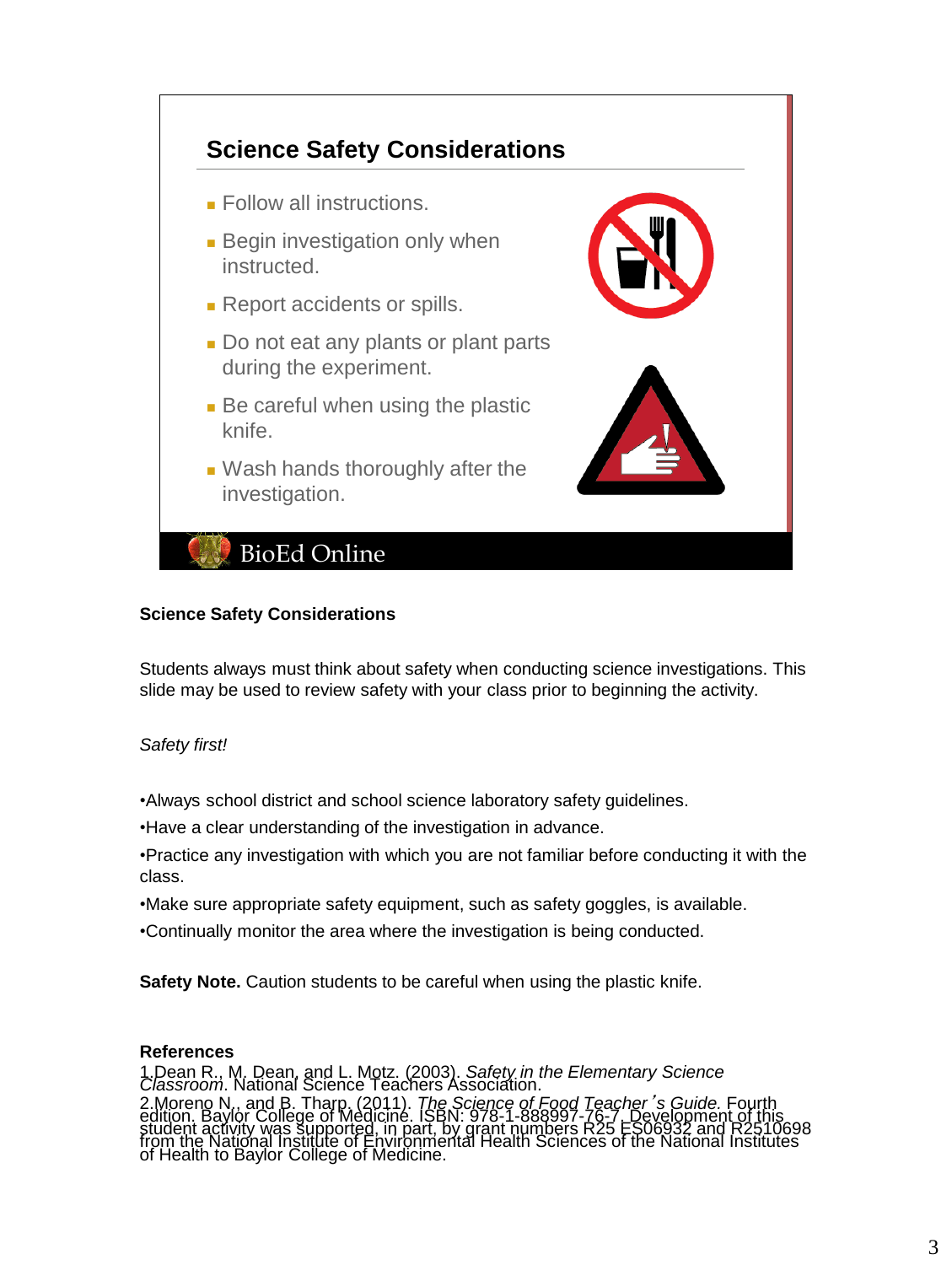# **Key Words**

science, classroom, safety, lab, laboratory, rules, safety signs,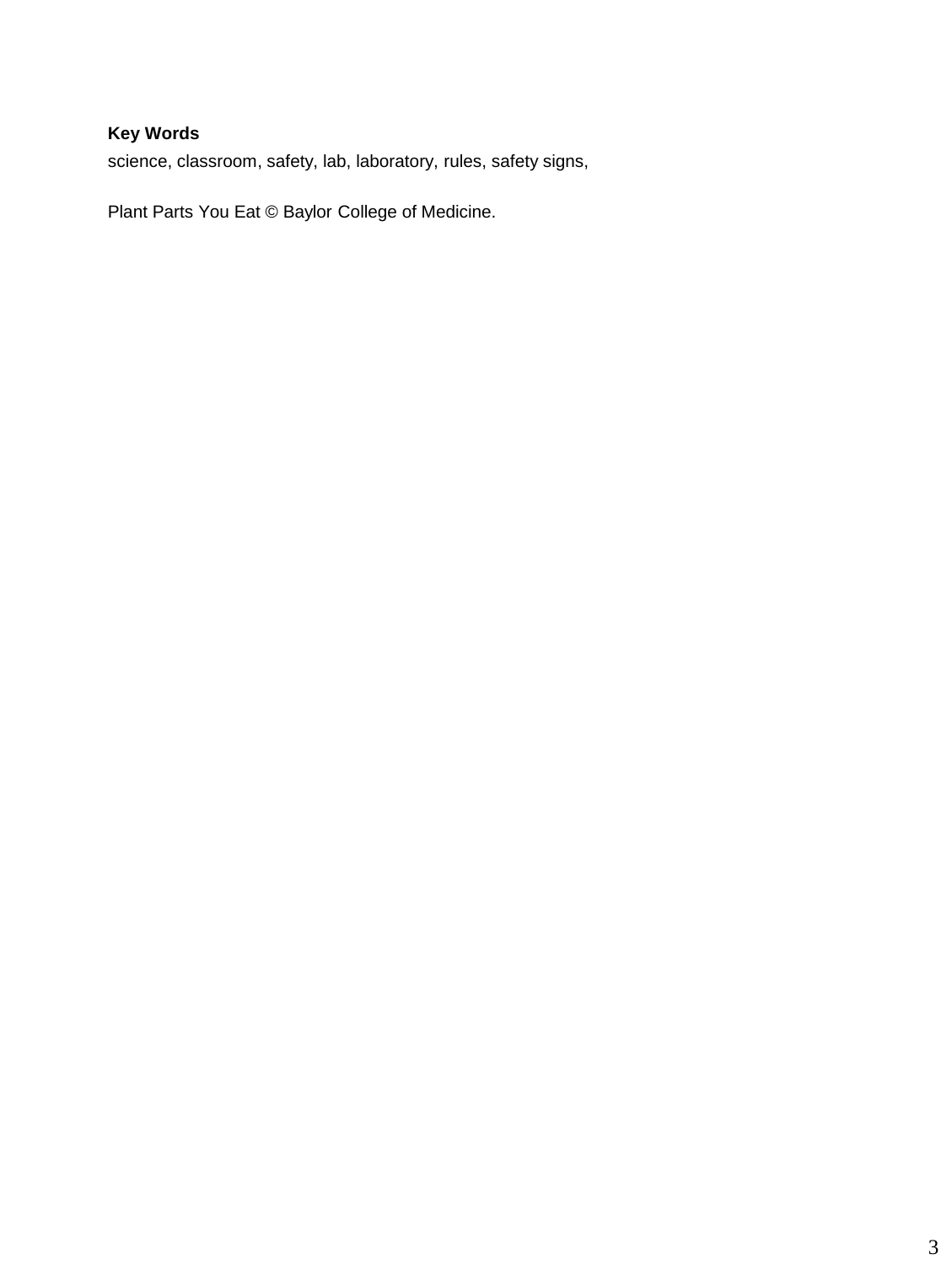

# **What Plants Do You Eat?**

Begin the activity by asking, *Did you know that humans eat many different parts of plants?* Lead a class discussion about the different parts of plants, such as seeds, leaves, stems, roots, and flowers. Follow by having students think of all the plantbased foods they have eaten (or will eat) that day.

Ask, *Does oatmeal come from plants? What about apple juice? What other foods come from plants?* Examples might include bread from wheat; cereals from oats, wheat and corn; and juice from oranges and apples. Ask, *Did you know that we eat many different parts of plants?*

### **Reference**

Moreno N., and B. Tharp. (2011). *The Science of Food: Teacher*'*s Guide.* Fourth edition. Baylor College of Medicine. ISBN: 978-1-888997-76-7. Development of this student activity was supported, in part, by grant numbers R25 ES06932 and R2510698 from the National Institute of Environmental Health Sciences of the National Institutes of Health to Baylor College of Medicine.

### **Image Reference**

Photo courtesy of the U.S. Department of Agriculture. Public domain. http://commons.wikimedia.org/wiki/File:Hordeum-barley.jpg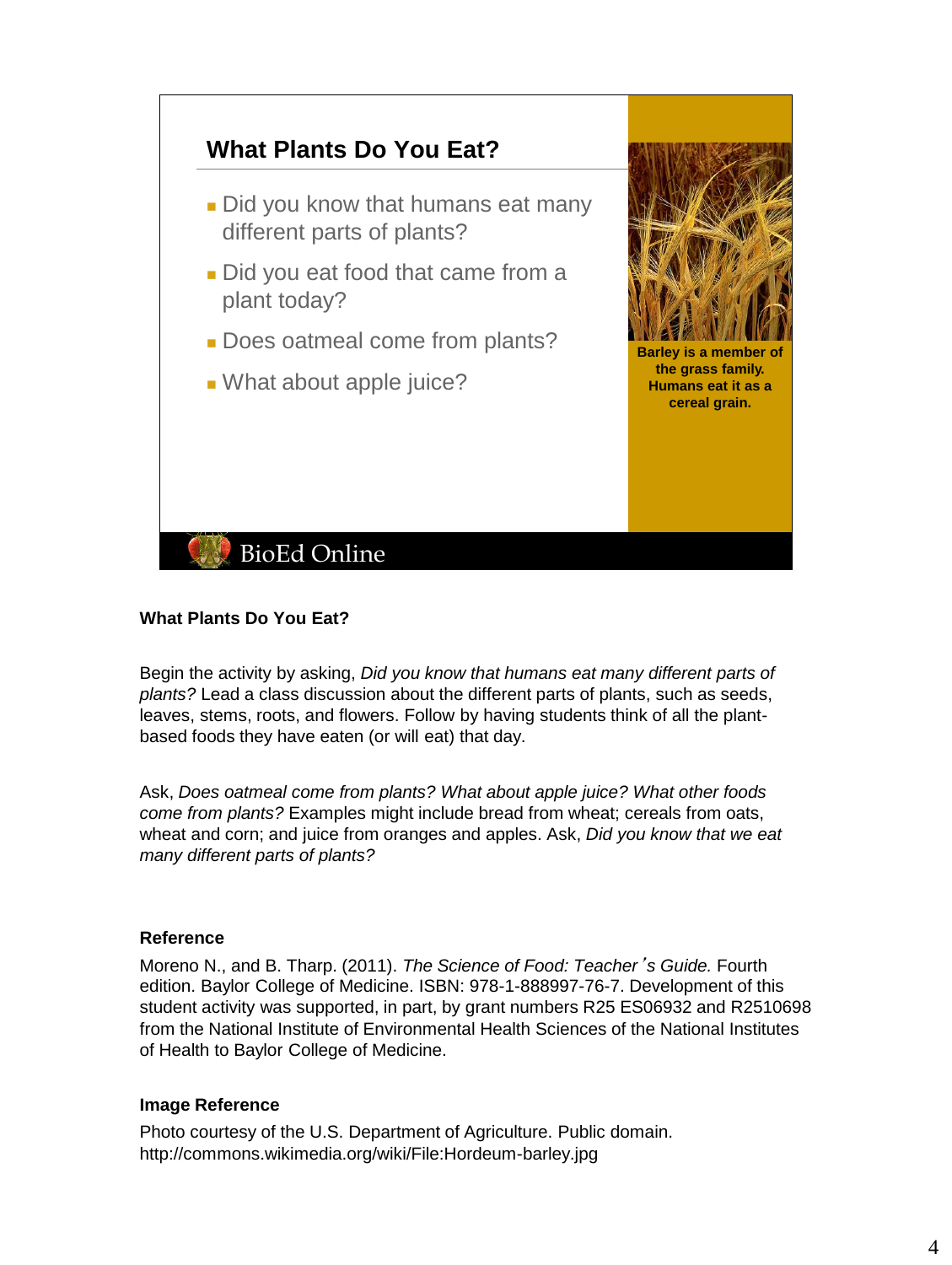# **Key Words**

food, eat, eating, plants, nutrition,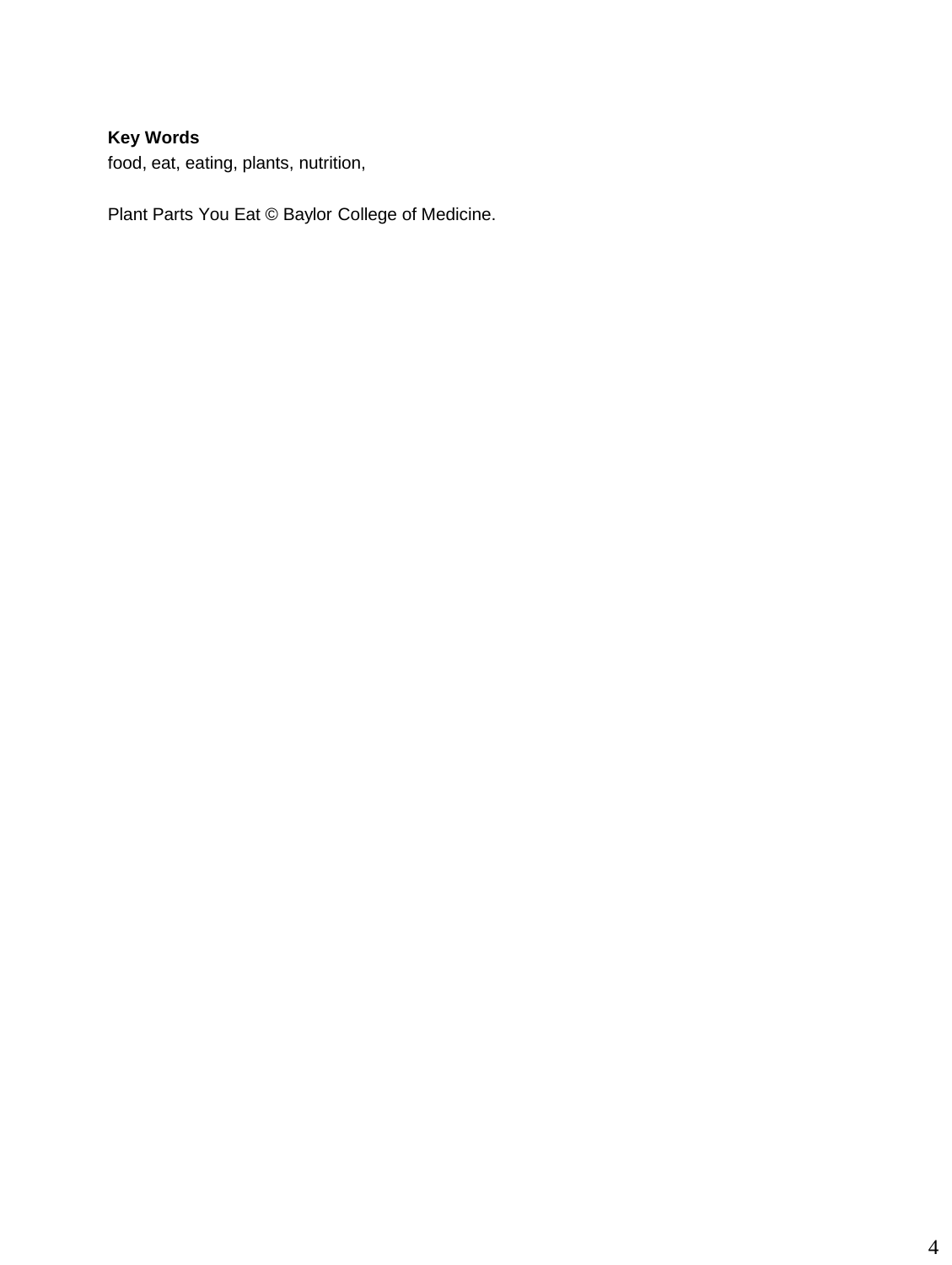

### **Let's Get Started**

In this activity, students will observe different plant-based foods. They will discover that humans consume a remarkable variety of plants and plant parts, such as roots, seeds, leaves, flowers, and grains.

Help students to remember basic plant parts, using a plant in the classroom or school yard as an example. Ask, *Why are green plants special?* (they make food through photosynthesis) *Where do plants trap sunlight to make food?* (leaves and other green parts) *Where do plants take in the water and nutrients they need?* (roots) *How can we get more plants?* (planting seeds or other reproductive plant parts, such as stem sections) *Where do seeds come from?* (flowers, which develop fruits and seeds)

Give each group of students a sheet of drawing paper, a plastic knife and one of the plant foods you have brought to class. Direct students to fold the sheet in fourths, creating four spaces in which to record information (see illustration on the slide). Allow students to observe and discuss their respective food items briefly before continuing.

Have groups provide the following information in the four squares on their sheets. In the first (top left) square, students should describe and/or draw the outside of the food. Before students fill in the second square (top right), direct them to cut the food in half or into several pieces, so that they can observe the interior. Have them write a description of, and/or draw the inside of the food in the second square.

Have students use their observations to describe in the third square (bottom left) what plant part or parts is/are represented by the food. Students also should report the observations they used to reach their conclusions. For example, carrots have fine roots attached to the large central root, and some students may have observed that carrots grow underground, etc. In the final square (bottom right), have students report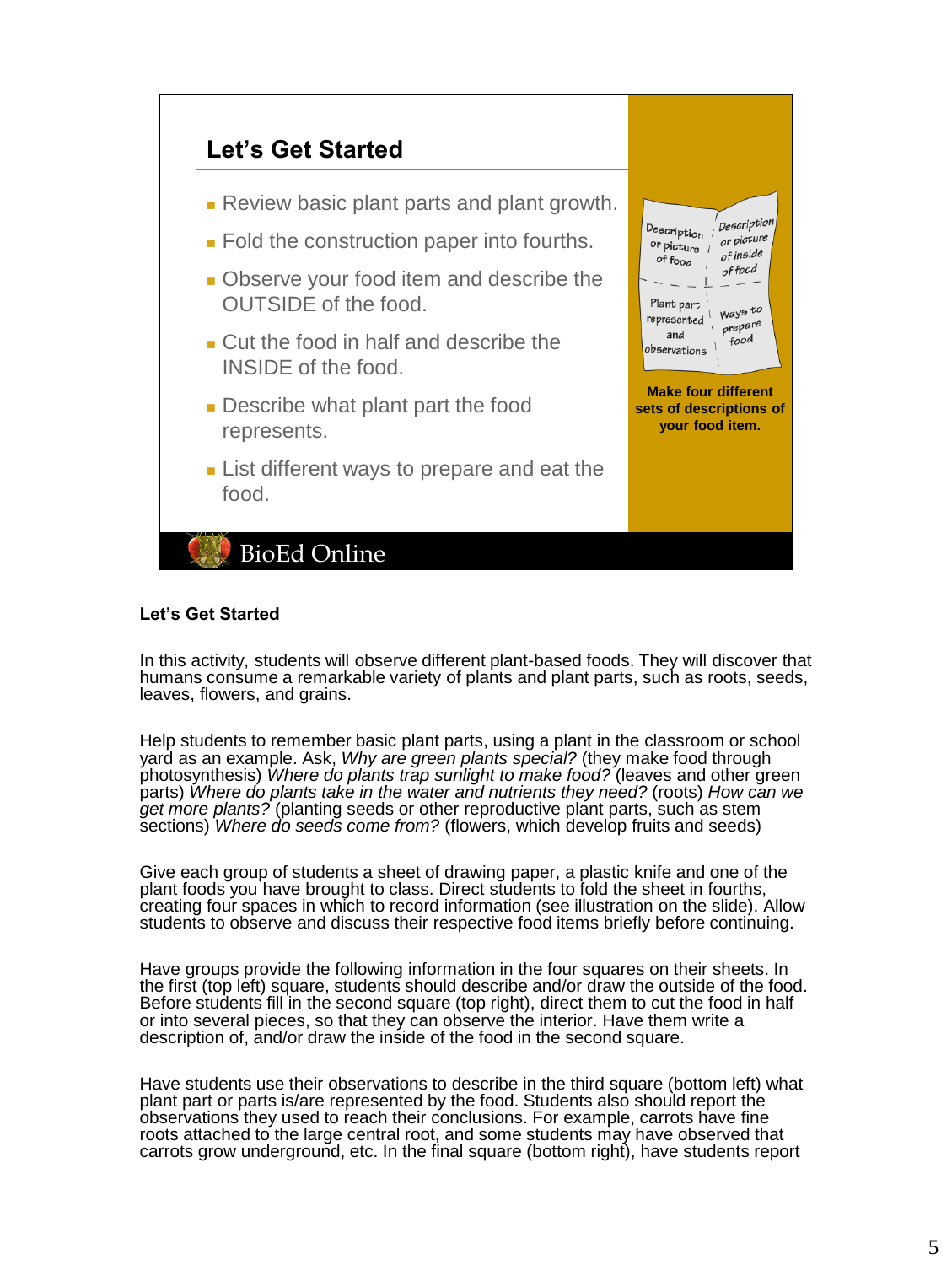different ways to prepare and eat the food. You may want to spend an extra class period on this step, so students have time to visit the library or access the Internet to gather additional information.

# **Reference**

Moreno N., and B. Tharp. (2011). *The Science of Food: Teacher*'*s Guide.* Fourth edition. Baylor College of Medicine. ISBN: 978-1-888997-76-7. Development of this student activity was supported, in part, by grant numbers R25 ES06932 and R2510698 from the National Institute of Environmental Health Sciences of the National Institutes of Health to Baylor College of Medicine.

# **Image Reference**

Moreno N., and B. Tharp. (2011). *The Science of Food: Teacher*'*s Guide.* Fourth edition. Baylor College of Medicine. ISBN: 978-1-888997-76-7.

# **Key Words**

lesson, experiment, food, eat, eating, nutrients, plants, plant growth, food preparation, roots, stems, leaves, flowers, fruit, vegetables,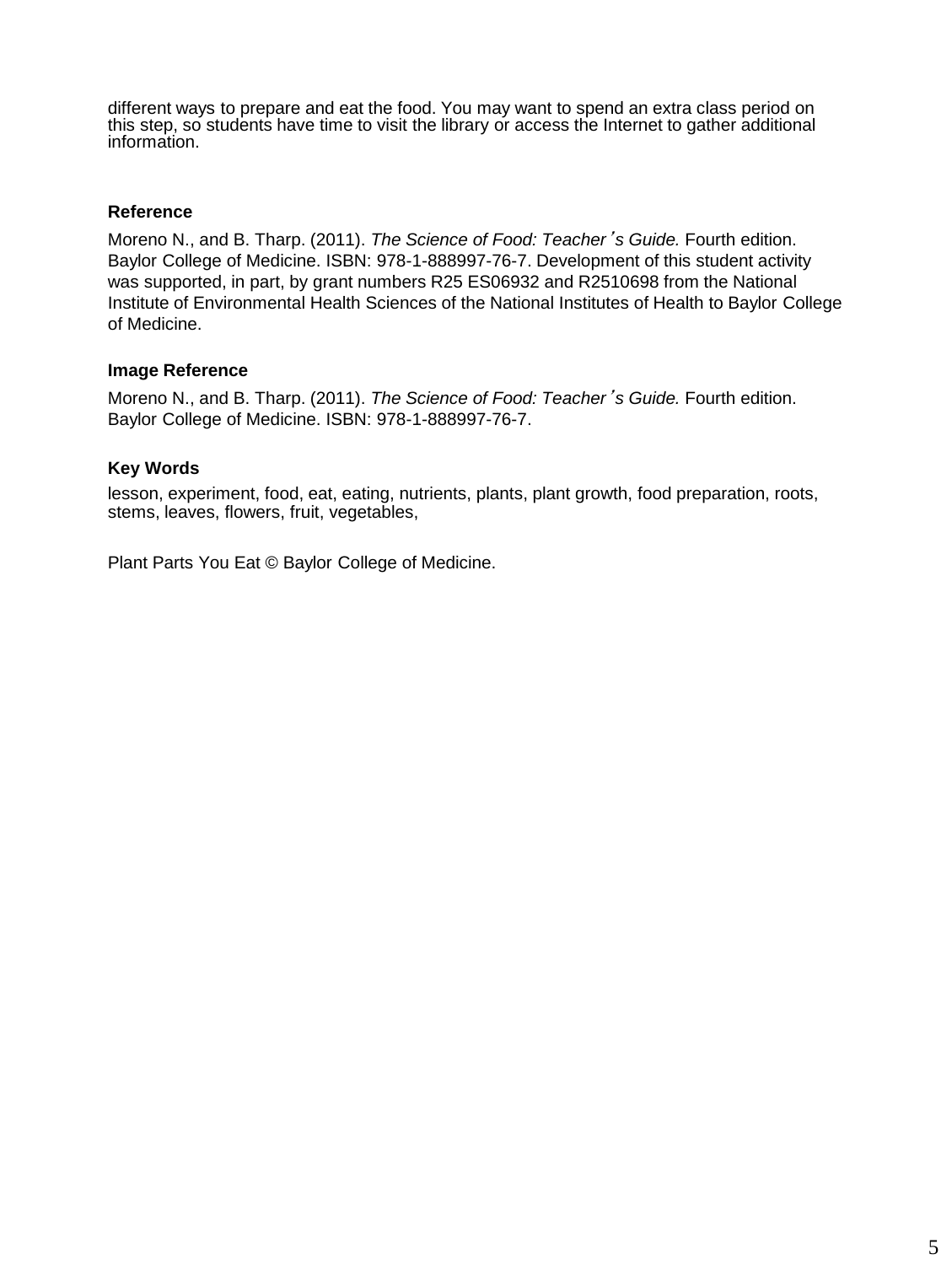

# **Let**'**s Talk About It**

This activity introduces students to the concept that foods we eat come from different parts of the plant, such as the roots, leaves, seeds, and flowers. By observing different plant-originated foods, students discover that the wide variety of foods we eat originated in many different and geographically separate parts of the world.

**Humans consume a variety of plants and plant parts, such as roots, seeds, leaves, flowers, and grains.**

Stimulate a discussion about what students observed and reported by asking, *Did the*  inside of your food item look different than the outside? Was your food item a seed, *stem, root, leaf, grain, or flower? What are some ways your food item can be prepared to eat?* Have each group share the information about its plant food with the rest of the class.

You may want to contribute some fun facts about plant parts and food. For instance, we know that potatoes are stems, not roots, because a potato in water will produce leaves at the top and roots at the bottom. Also, artichokes are similar to huge sunflower buds, and pineapples consist of the fleshy stems and flowers of a tropical plant.

### **Reference**

Moreno N., and B. Tharp. (2011). *The Science of Food: Teacher*'*s Guide.* Fourth edition. Baylor College of Medicine. ISBN: 978-1-888997-76-7. Development of this student activity was supported, in part, by grant numbers R25 ES06932 and R2510698 from the National Institute of Environmental Health Sciences of the National Institutes of Health to Baylor College of Medicine.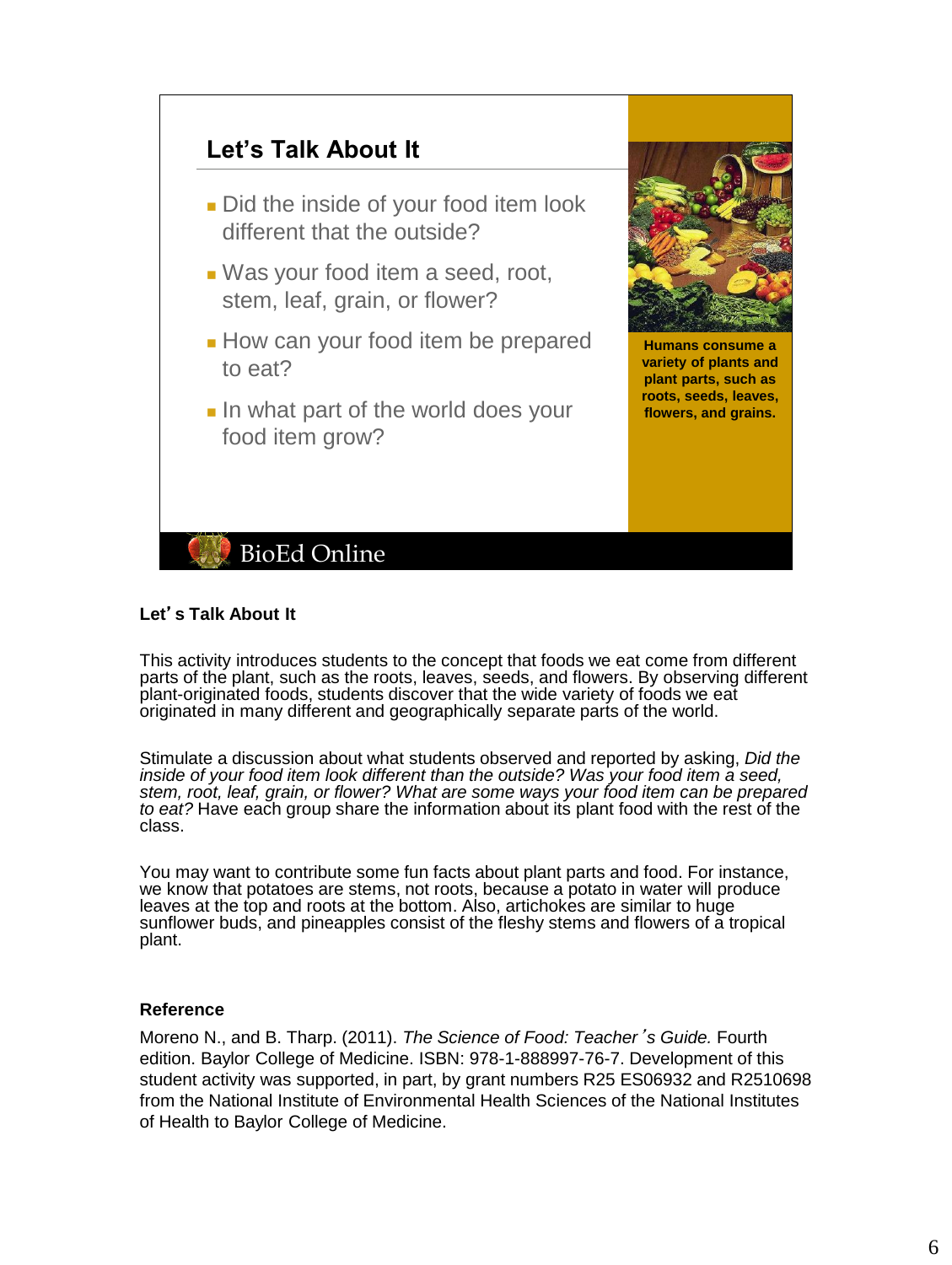# **Image Reference**

Photo courtesy of the Agricultural Research Service, U.S. Department of Agriculture. Public domain. http://commons.wikimedia.org/wiki/File:Foods.jpg

# **Key Words**

lesson, experiment, food, seed, root, stem, leaf, grain, flower, fruit, vegetable,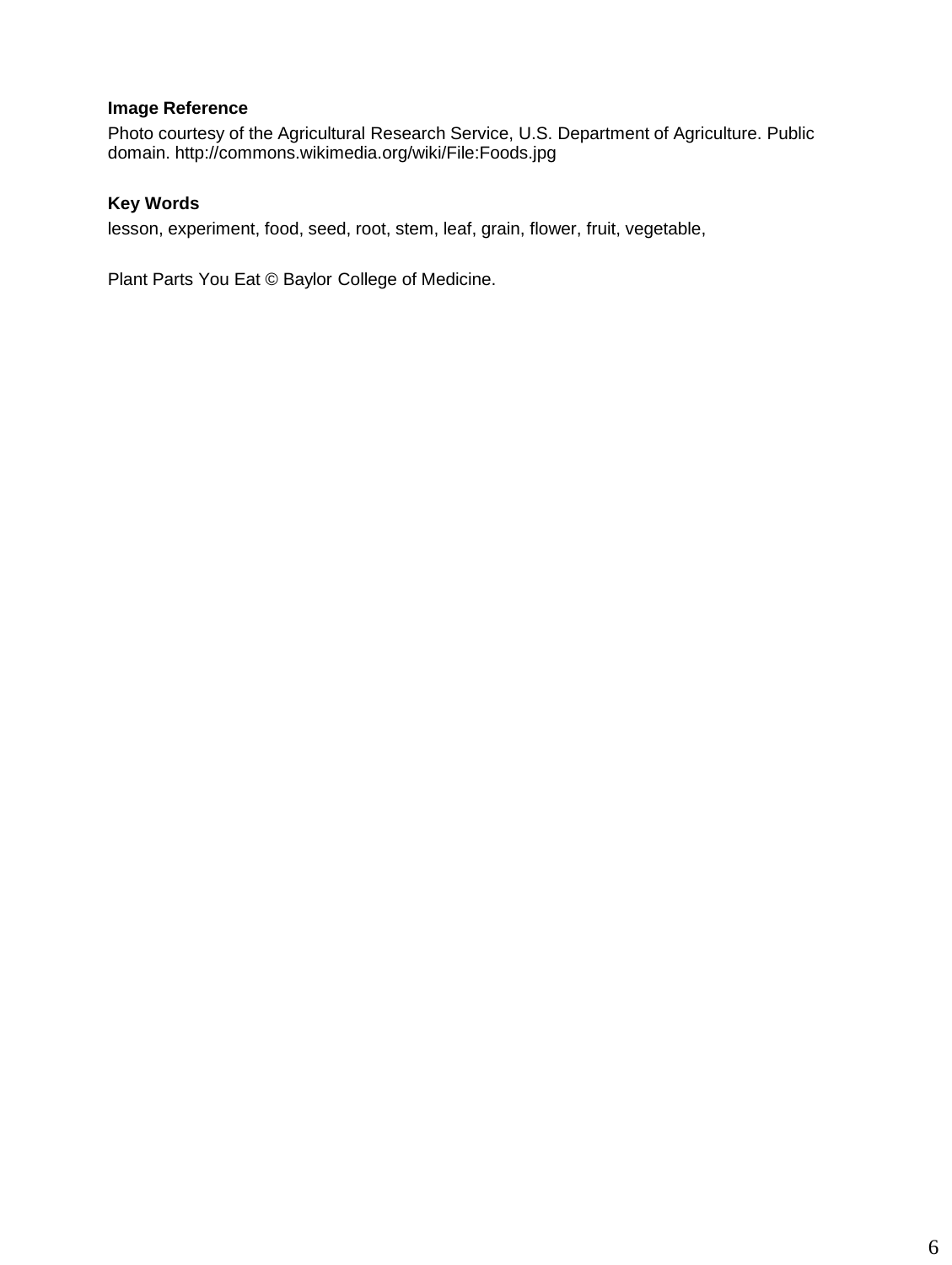

### **The Science of Plants**

During this activity, students observed the following key properties of food.

- **Consumers depend on producers for food.** Green plants and similar organisms produce food for all other living things on Earth. Food provides energy and nutrients for organisms, such as animals, that cannot trap energy from the sun through photosynthesis. Some animals, called primary consumers, eat only plants. Others, known as omnivores, eat plants and animals. Most humans are omnivores. However, some people chose to eat only foods that come from plants. Plant-based foods supply vital nutrients that our bodies cannot make for themselves. These nutrients include vitamins (necessary for the proper functioning of the body), sugars and other carbohydrates (which provide energy), amino acids (the building blocks of proteins), oils (another concentrated energy source), and minerals, such as potassium, magnesium and calcium.
- **People rely on many different plants and plant parts for food.** Humans consume a remarkable variety of plants and plant parts. The wide variety of foods we eat today originated in different parts of the world. Many foods are derived from plant roots, stems, leaves, flowers, or grains.

# **Reference**

Moreno N., and B. Tharp. (2011). *The Science of Food: Teacher*'*s Guide.* Fourth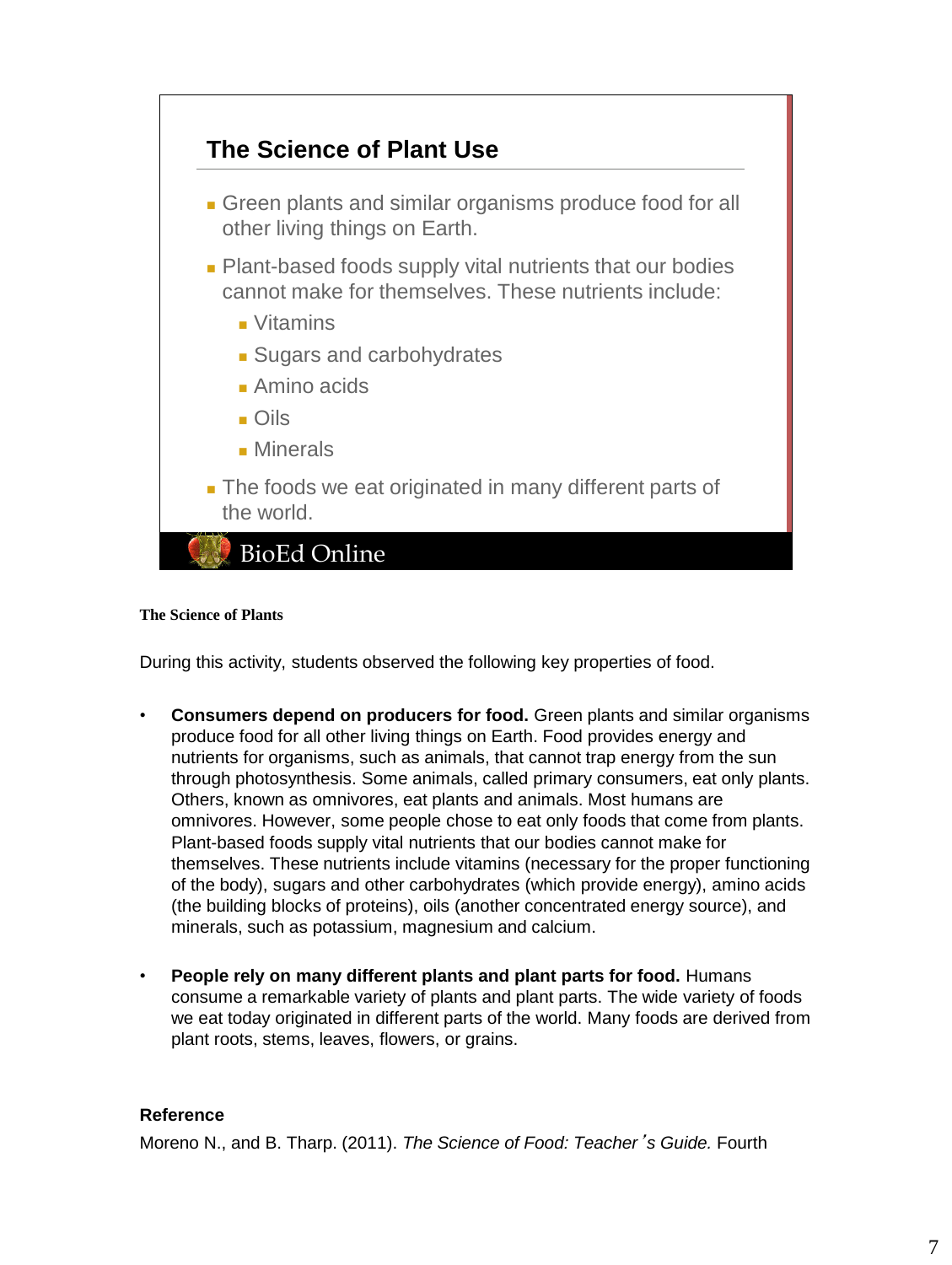edition. Baylor College of Medicine. ISBN: 978-1-888997-76-7. Development of this student activity was supported, in part, by grant numbers R25 ES06932 and R2510698 from the National Institute of Environmental Health Sciences of the National Institutes of Health to Baylor College of Medicine.

# **Key Words**

plants, science, green plants, food, nutrients, vitamins, sugars, carbohydrates, amino acids, minerals, oils,